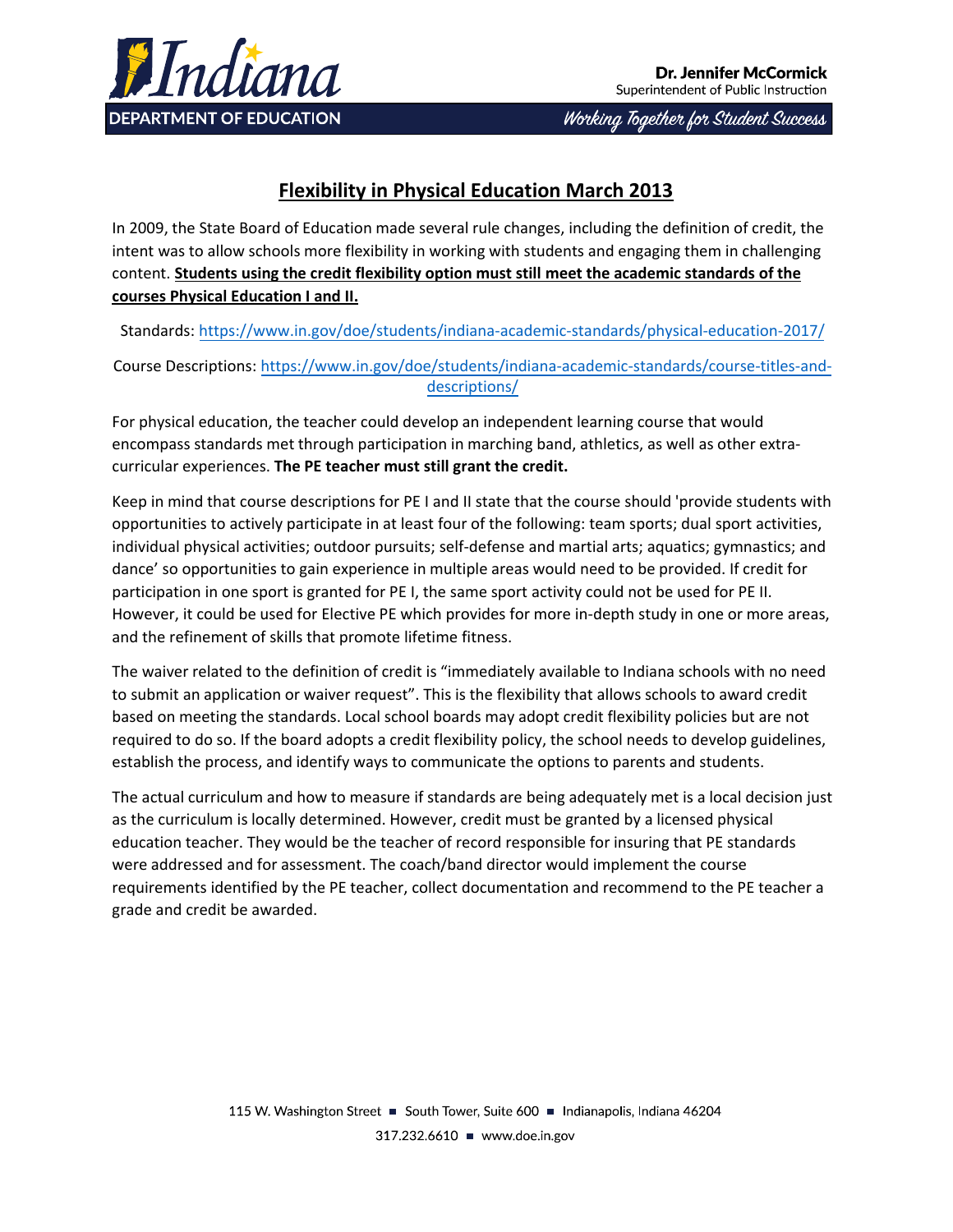

Working Together for Student Success

# **Additional questions:**

## **1. If participation in one sport (i.e. cross country or golf) does not meet all the PE standards can credit be given?**

Credit can be awarded by a teacher licensed in physical education if the student has mastered the physical education standards.

## **2. Is golf season (5 weeks) equal to basketball season (4 months) in terms of credit awarded?**

Since credit would be granted based on mastery of the physical education standards, the length of the season should not be an issue. Likewise, if the student needed time beyond the regular season, the physical education teacher or facilitator (coach) could continue to work with the student until the standards were met.

## **3. If a student is injured during the season and can't participate is credit still given?**

If the student is injured and is not able to participate, it may still be possible for the physical education teacher to work with the facilitator (coach) to develop an adapted program that would allow the student to complete the standards within their physical limitations. Students must meet the standards in order for credit to be awarded. There is no time limitation in these situations so the student could complete the requirements over the course of several semesters.

## **4. Does the student have to letter to get credit?**

Credit is related to a student meeting the physical education standards and not to 'lettering' in a sport unless those criteria are part of the local school guidelines and course requirements.

## **5. Can PE I, PE II, and Elective PE be pass/fail courses?**

No. Physical education classes cannot be pass/fail since PE I & II are required courses and must be factored into GPA calculations for both the GQE waiver and financial aid. For Elective PE, the State Board policy is no P/F grades for courses that count for the Core 40 or Honors diploma. It is recommended that a grade be assigned for all physical education classes.

## **6. Can current students be issued credit for HS athletic participation in previous years or does it begin next year?**

The waiver related to the definition of credit is "immediately available to Indiana schools with no need to submit an application or waiver request". This is the flexibility that allows schools to award credit based on proficiency. If a school was able to assess that a student had met the standards and was highly proficient even if they never participated in a traditional or credit flex course, credit could be awarded.

#### **7. What guidelines does the IDOE have as to how to measure if standards are being adequately met?**  That is a local decision just as the curriculum is locally determined.

115 W. Washington Street ■ South Tower, Suite 600 ■ Indianapolis, Indiana 46204 317.232.6610 - www.doe.in.gov